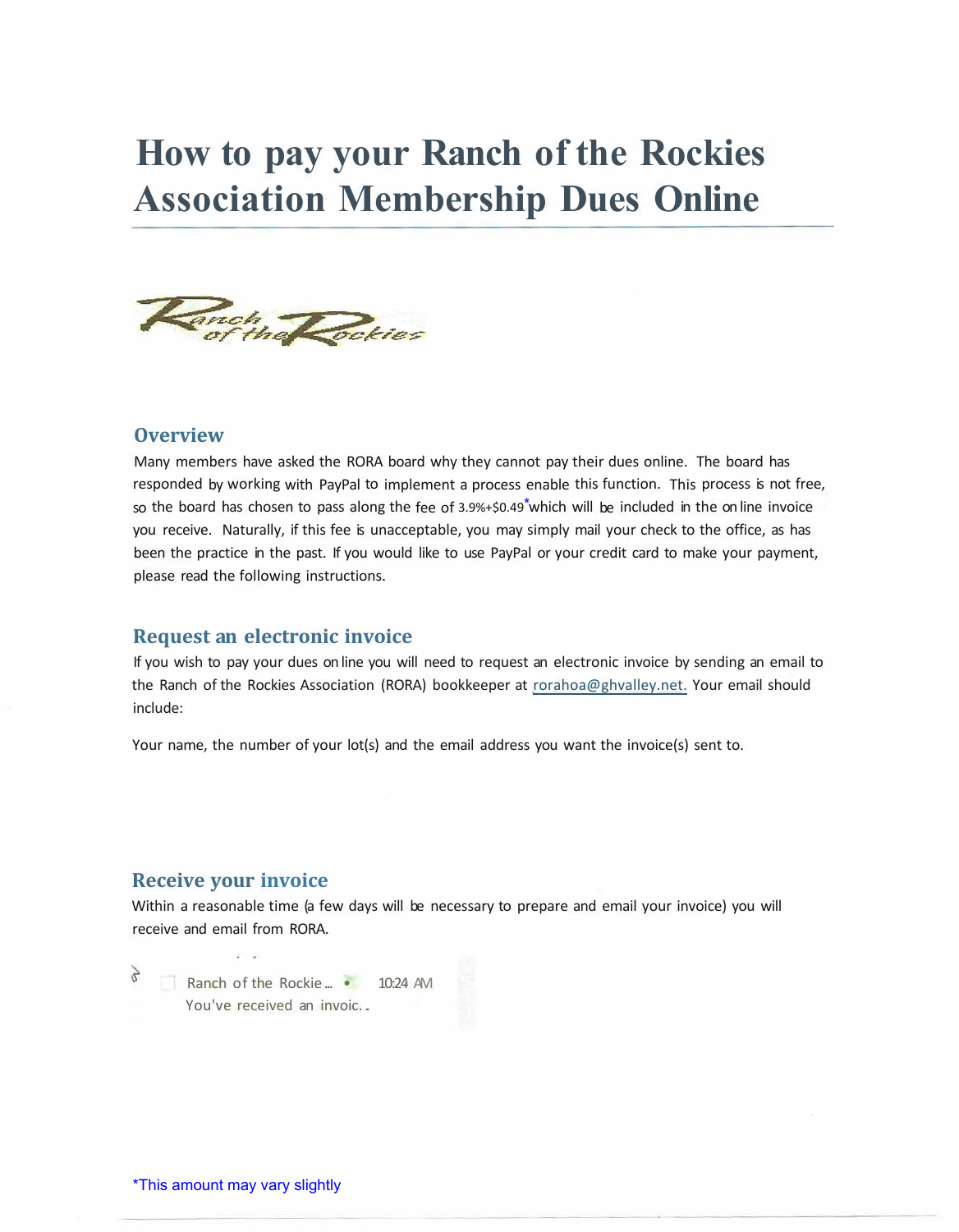When open your email you will see a page similar to the following:

#### Sample

| π | You've received an invoice (20140559) from Ranch of the Rockies Association                                                                                                                        |  |  |  |  |  |  |  |  |
|---|----------------------------------------------------------------------------------------------------------------------------------------------------------------------------------------------------|--|--|--|--|--|--|--|--|
|   | Ranch of the Rockies Association via PayPal {member@paypal.com} . Add to conta::ts 10:24 AM<br>+c,T.,cmasWells                                                                                     |  |  |  |  |  |  |  |  |
|   | Polwed b:, PayPar                                                                                                                                                                                  |  |  |  |  |  |  |  |  |
|   | You've received an invoice                                                                                                                                                                         |  |  |  |  |  |  |  |  |
|   | Hello Thomas Wells,                                                                                                                                                                                |  |  |  |  |  |  |  |  |
|   | Ranch of the Rockies Association ser,t you an invoice for 5113.49 USO.                                                                                                                             |  |  |  |  |  |  |  |  |
|   | View and Pay Invoice<br>DISC VER<br>提供の<br><b>PayPat</b><br><b>VISA</b><br>Get more time to pay<br>when you pay with Bill Me Later®<br>Eldisies to order species. Give string, US pusheries, List, |  |  |  |  |  |  |  |  |
|   | Summary of this invoice<br>Sent to<br><b>Continued to the Continued State</b>                                                                                                                      |  |  |  |  |  |  |  |  |
|   | ·- @: Ohotmail.c:, m                                                                                                                                                                               |  |  |  |  |  |  |  |  |
|   | Ranch of the Ro::kies Asso,:iation<br>Sent from                                                                                                                                                    |  |  |  |  |  |  |  |  |
|   | rorahoa@ghvaUey.net                                                                                                                                                                                |  |  |  |  |  |  |  |  |
|   | 20140559<br>Invoice number                                                                                                                                                                         |  |  |  |  |  |  |  |  |
|   | Jan 31, 2014<br>Date payment is due                                                                                                                                                                |  |  |  |  |  |  |  |  |
|   | S113.49 VSD<br>Amount<br><b>Melp Cenb:r Securit-1 Cent.=r</b>                                                                                                                                      |  |  |  |  |  |  |  |  |
|   | Raase don't reply to this email. 1:t just confuse thi: comput r that s::nt it and you won't get a f' S?Onse,                                                                                       |  |  |  |  |  |  |  |  |
|   | Cop-Irig:ht © 201 PayPat Inc G'll rights rias rved. PayPai is located at 2211 N. First St., San Jose, CA 95131.                                                                                    |  |  |  |  |  |  |  |  |
|   | PayPal Email ID PP1557                                                                                                                                                                             |  |  |  |  |  |  |  |  |

This is a summary of the invoice information. To look at the detail and a printable copy of the invoice, click on the yellow "View and Pay Invoice" button. This will generate the following page.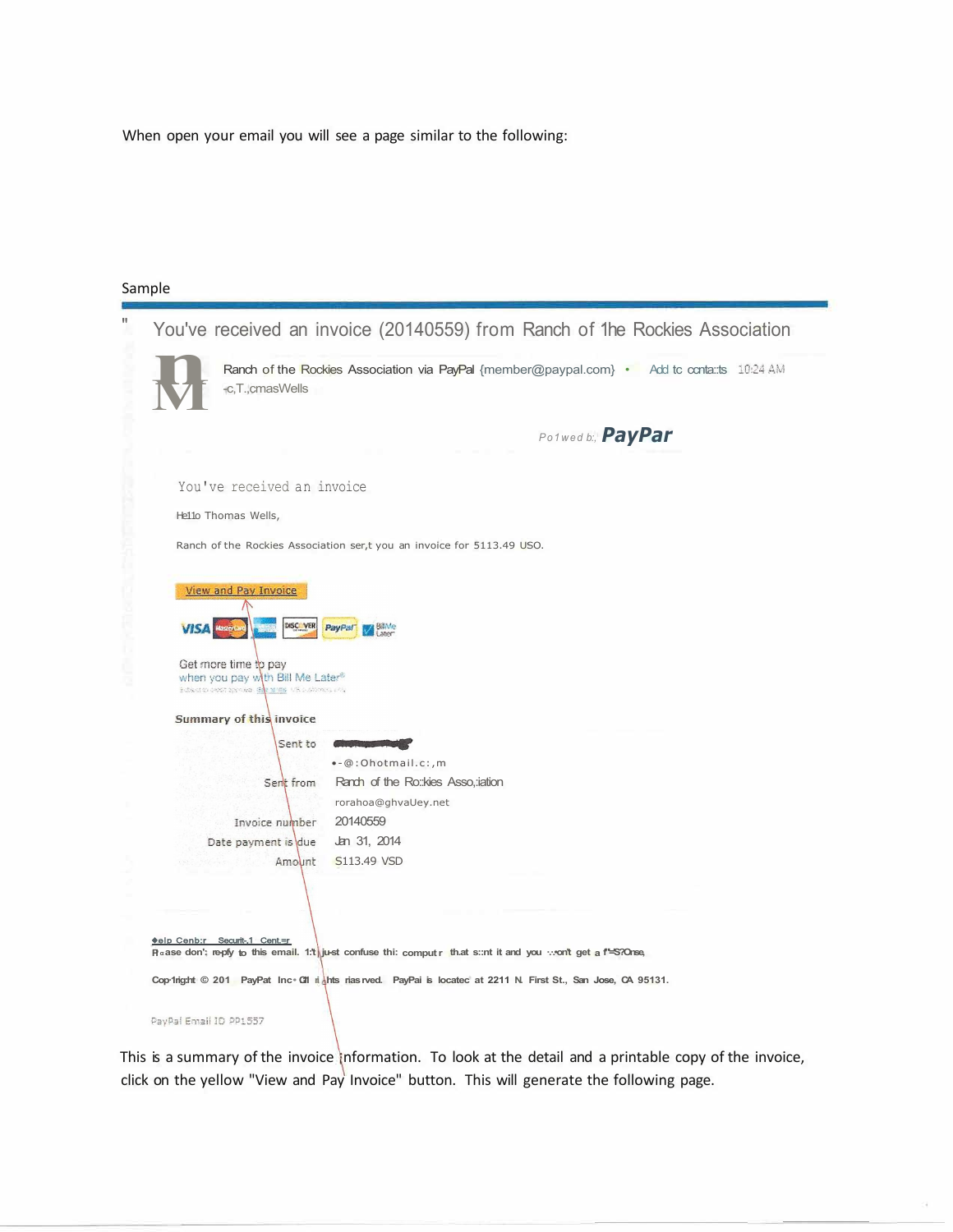#### Sample page

| Pay Invoice<br>DISC VER<br>BillMe<br><b>VISA</b><br>PayPar                                                                                                           |                                                 | No Payments + No Interest if paid in full<br>in 6 Months on purchases of \$99+<br>when you pay with Bill Me Later®<br>Subject to check ascronal. Sale terms, LG continuits and |                                 |                          |
|----------------------------------------------------------------------------------------------------------------------------------------------------------------------|-------------------------------------------------|--------------------------------------------------------------------------------------------------------------------------------------------------------------------------------|---------------------------------|--------------------------|
|                                                                                                                                                                      |                                                 |                                                                                                                                                                                |                                 |                          |
| Ranch of the Rockies Association<br>492 Ranch Road<br>Hartsel, CO 80449<br><b>United States</b><br>Tax ID: 22-2285629<br>Phone: 719-836-2079<br>rorahoa@ghvalley.net | Invoice number<br>Invoice date<br>Due date      |                                                                                                                                                                                | 20140<br>1/15/2014<br>1/31/2014 |                          |
| <b>Bill To</b><br><b>Computer Chotmail.com</b><br>Description                                                                                                        |                                                 | Quantity                                                                                                                                                                       | Unit price                      | Amount                   |
| 2014 Association Dues                                                                                                                                                |                                                 | $\ddot{\ddot{\imath}}$                                                                                                                                                         | \$110.00                        | \$110.00                 |
| Paypal Fee - 2.9% + .30                                                                                                                                              |                                                 | 債                                                                                                                                                                              | \$3.49                          | \$3.49                   |
|                                                                                                                                                                      | Subtotal                                        | Total                                                                                                                                                                          |                                 | \$113.49<br>\$113.49 USD |
| Print                                                                                                                                                                |                                                 |                                                                                                                                                                                |                                 | Powered by PayPal        |
|                                                                                                                                                                      | Copyright @ 1999-2014 PayPat Athrights reserved |                                                                                                                                                                                |                                 |                          |

This page will include all the detail charges you are being invoiced for, including the electronic payment fee that is being passed on to you. You may print a copy of this invoice by clicking the "Print" button in the lower left of your screen. After reviewing the invoice, you may make payment by clicking the yellow "Pay Invoice" button in the upper left corner of the screen (next to the acceptable methods icons).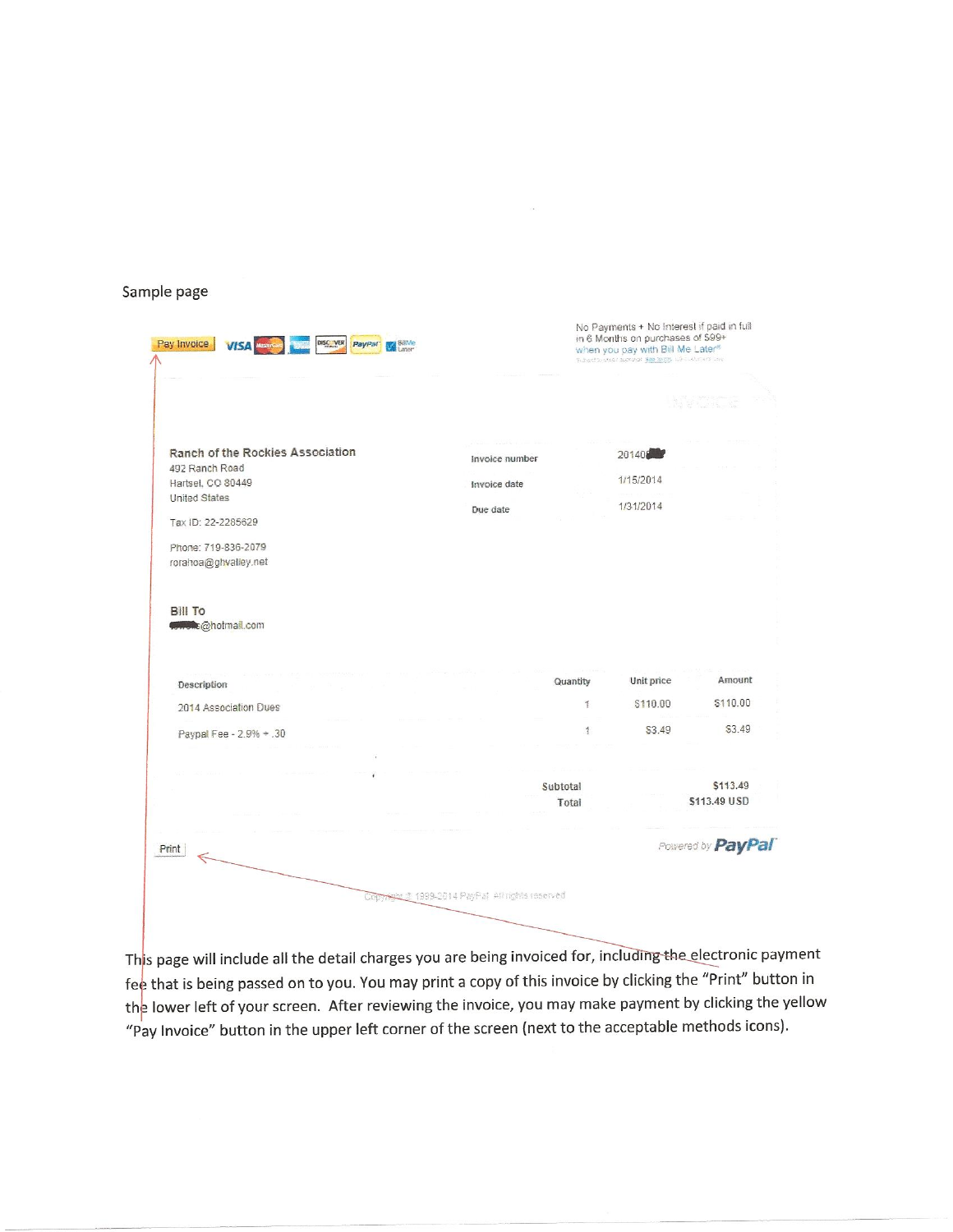Clicking the button will present you with another screen (after paragraph) that will show you a summary of your invoice and a PayPal box, which will allow you to choose between paying with PayPal if you have a PayPal account, by clicking the yellow "Log in" button, or if you do not have a PayPal account and you would like to pay using one of the other acceptable methods (shown on prior page) you can click on the link in the lower part of the box "Don't have a PayPal account?"

| PayPal <sup>®</sup> |
|---------------------|
|                     |
|                     |
|                     |
|                     |
|                     |
|                     |
|                     |
|                     |
|                     |
|                     |
|                     |
|                     |
|                     |
|                     |
|                     |
|                     |
|                     |
|                     |
|                     |
|                     |

If you have a PayPal account and choose to pay with PayPal you should be able to complete your transaction in your normal fashion.

If you have clicked on the "Don't have a PayPal account?" link, you will be presented with another page (see next page) with choices of methods. You will need to look these choices over and select the one you wish to use, fill in the necessary information and click the "Review and Continue" button at the bottom of the screen.